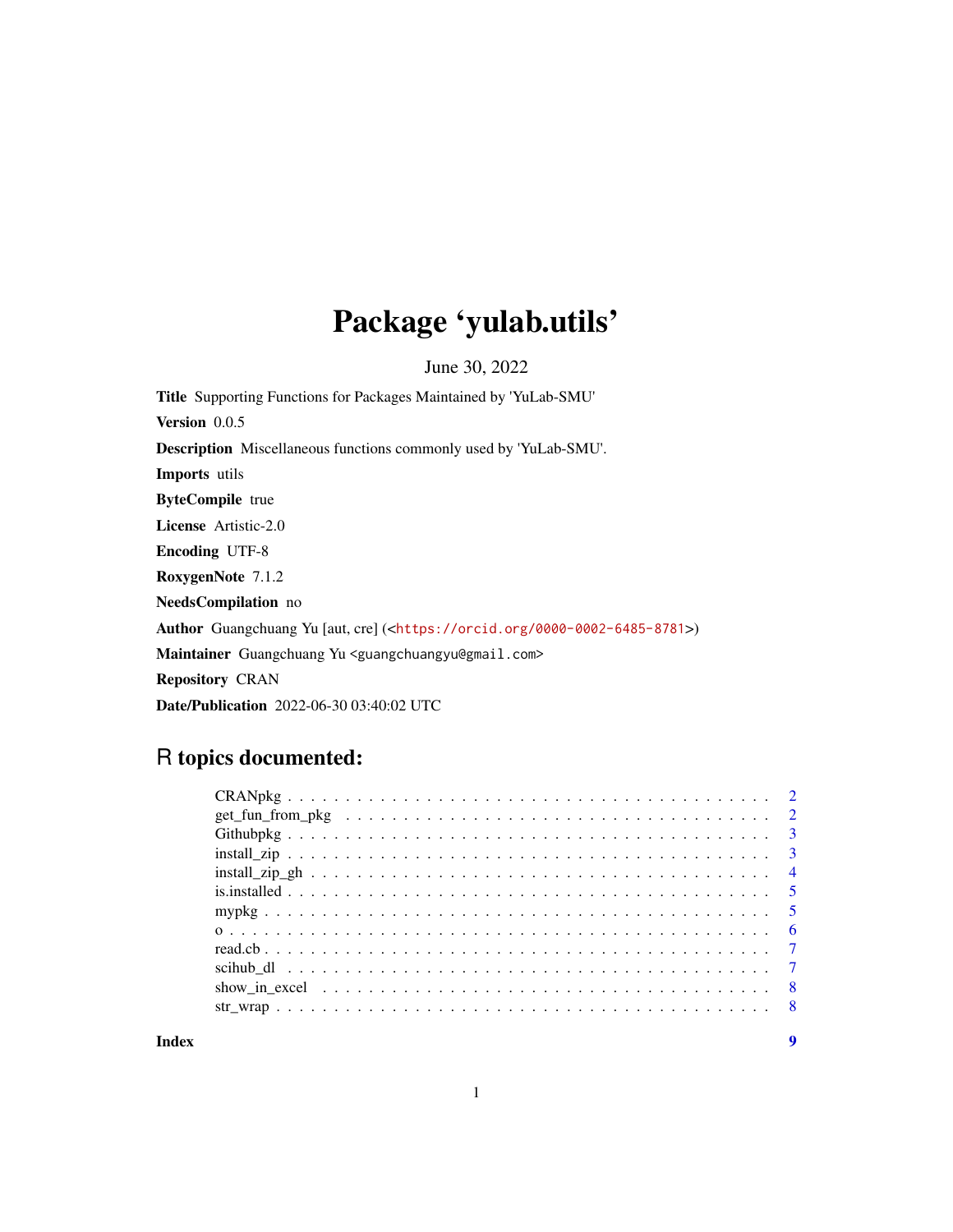<span id="page-1-0"></span>

## Description

print md text of package with link to homepage (CRAN or Bioconductor)

## Usage

CRANpkg(pkg)

Biocpkg(pkg)

## Arguments

pkg package name

## Value

md text string

## Author(s)

Guangchuang Yu

get\_fun\_from\_pkg *get\_fun\_from\_pkg*

## Description

load function from package

## Usage

get\_fun\_from\_pkg(pkg, fun)

## Arguments

| pkg | package  |
|-----|----------|
| fun | function |

#### Value

function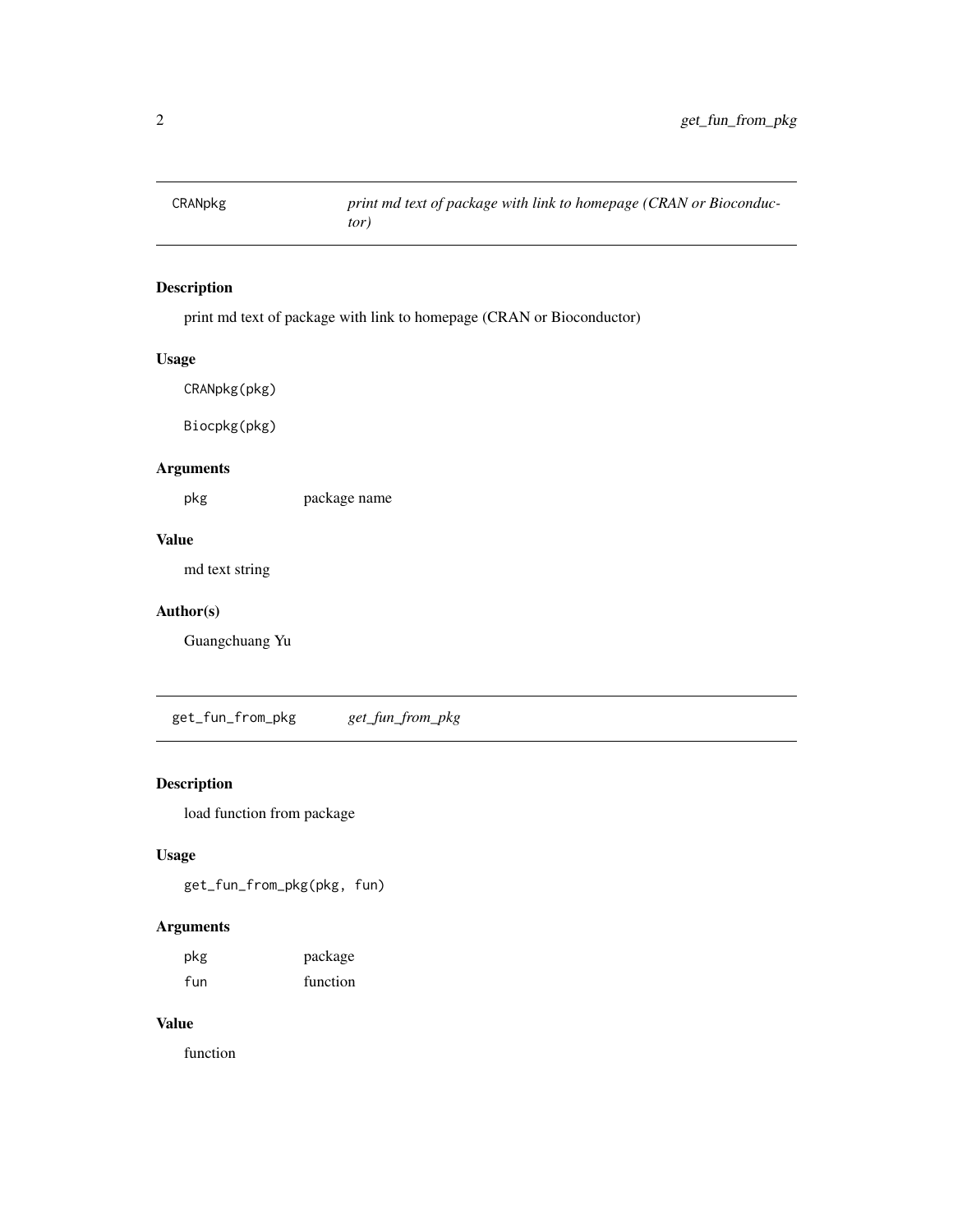## <span id="page-2-0"></span>Githubpkg 3

## Author(s)

Guangchuang Yu

## Examples

```
get_fun_from_pkg('utils', 'zip')
```
Githubpkg *Githubpkg*

#### Description

print md text of package with link to github repo

#### Usage

Githubpkg(user, pkg)

## Arguments

| user | github user  |  |
|------|--------------|--|
| pkg  | package name |  |

#### Value

md text string

## Author(s)

Guangchuang Yu

install\_zip *install\_zip*

## Description

install R package from zip file of source codes

## Usage

install\_zip(file, args = "--no-build-vignettes")

## Arguments

| file | zip file                  |
|------|---------------------------|
| args | argument to build package |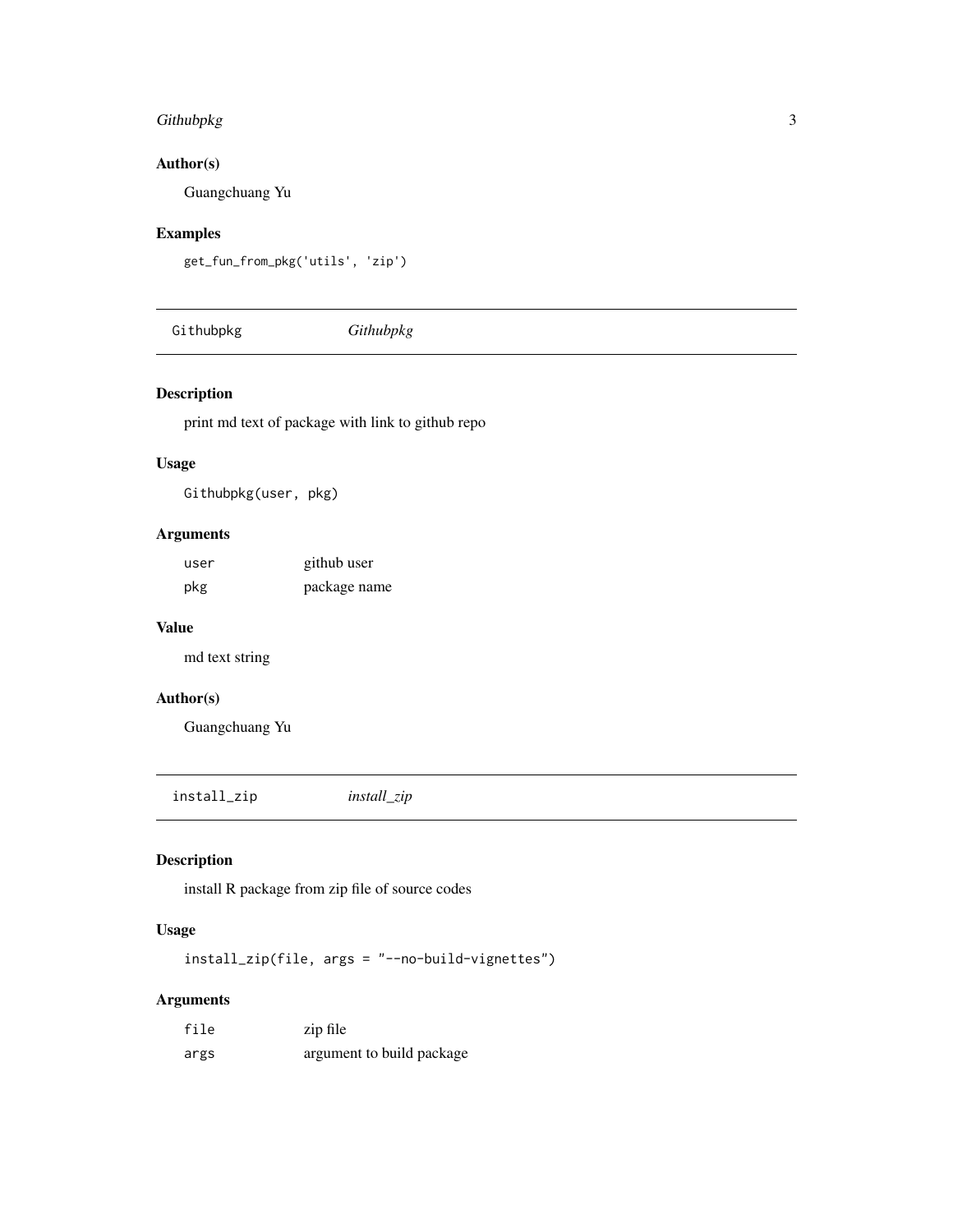## <span id="page-3-0"></span>Value

No return value, called for install R package from zip file of source codes

## Author(s)

Guangchuang Yu

install\_zip\_gh *install\_zip\_gh*

## Description

install github package

## Usage

install\_zip\_gh(repo, ref = "master", args = "--no-build-vignettes")

## Arguments

| repo | github repo                      |
|------|----------------------------------|
| ref  | github branch, default is master |
| args | argument to build package        |

#### Details

it download the zip file first and use install\_zip to install it

#### Value

No return value, called for installing github package

## Author(s)

Guangchuang Yu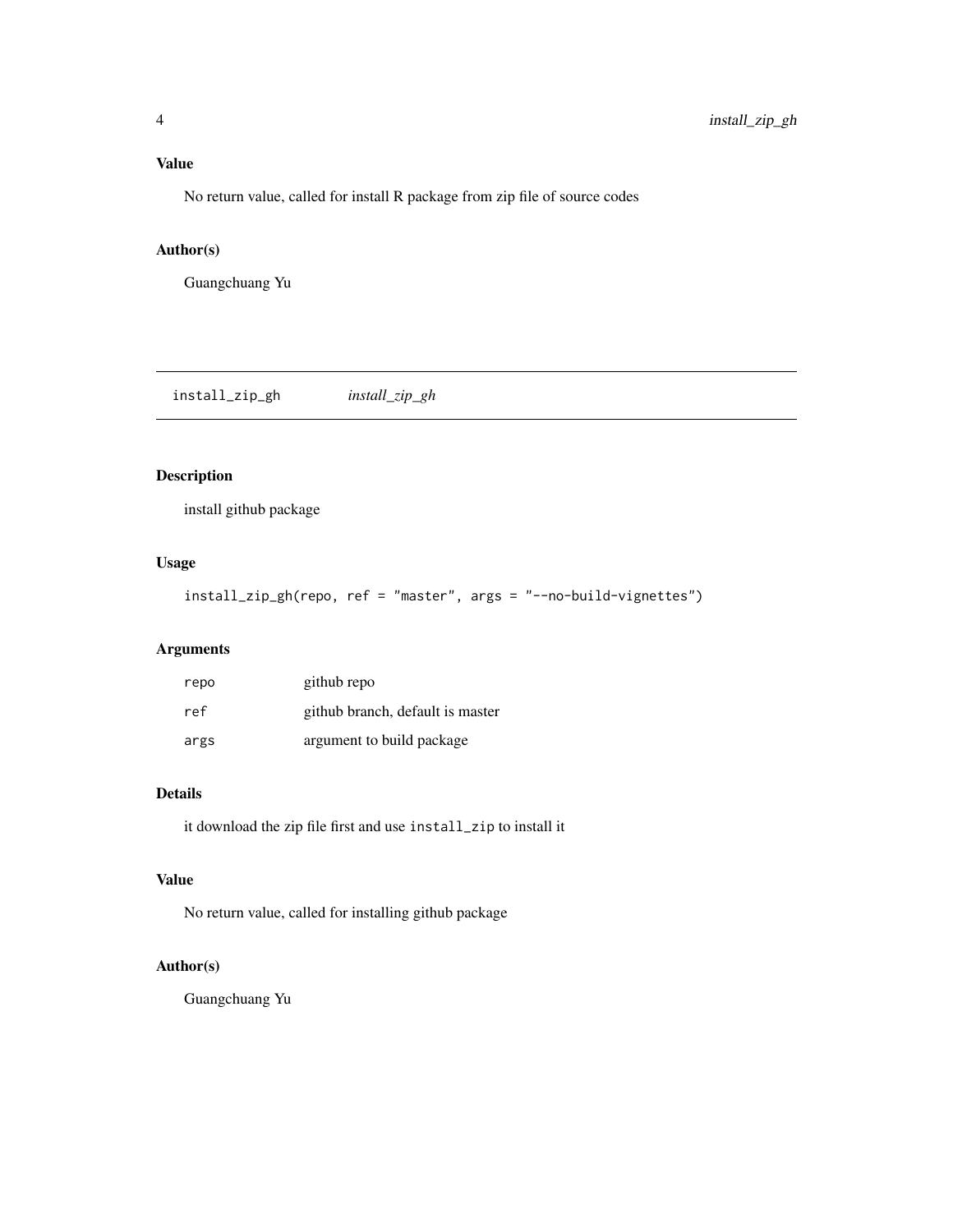<span id="page-4-0"></span>is.installed *is.installed*

## Description

Check whether the input packages are installed

#### Usage

```
is.installed(packages)
```
## Arguments

packages package names

#### Details

This function check whether the input packages are installed

## Value

logical vector

#### Author(s)

Guangchuang Yu

## Examples

```
is.installed(c("dplyr", "ggplot2"))
```
mypkg *mypkg*

## Description

print md text of link to a pakcage

## Usage

mypkg(pkg, url)

## Arguments

| pkg | package name |
|-----|--------------|
| url | package url  |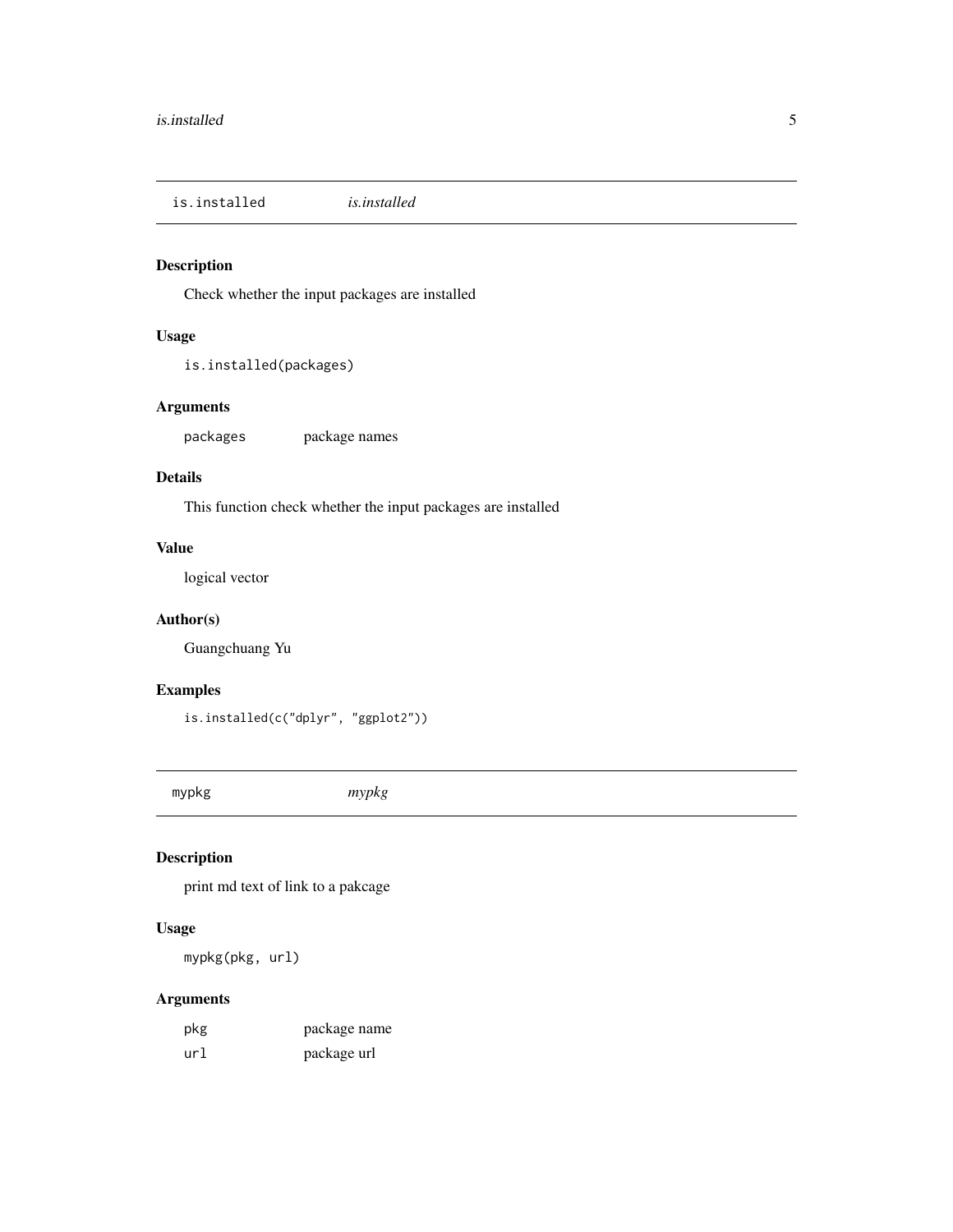## <span id="page-5-0"></span>Value

md text string

## Author(s)

Guangchuang Yu

o *o*

## Description

open selected directory or file

## Usage

 $o(file = "."')$ 

## Arguments

file to be open; open workding directory by default

## Value

No return value, called for opening specific directory or file

## Author(s)

Guangchuang Yu

## Examples

## Not run: ## to open current working directory o()

## End(Not run)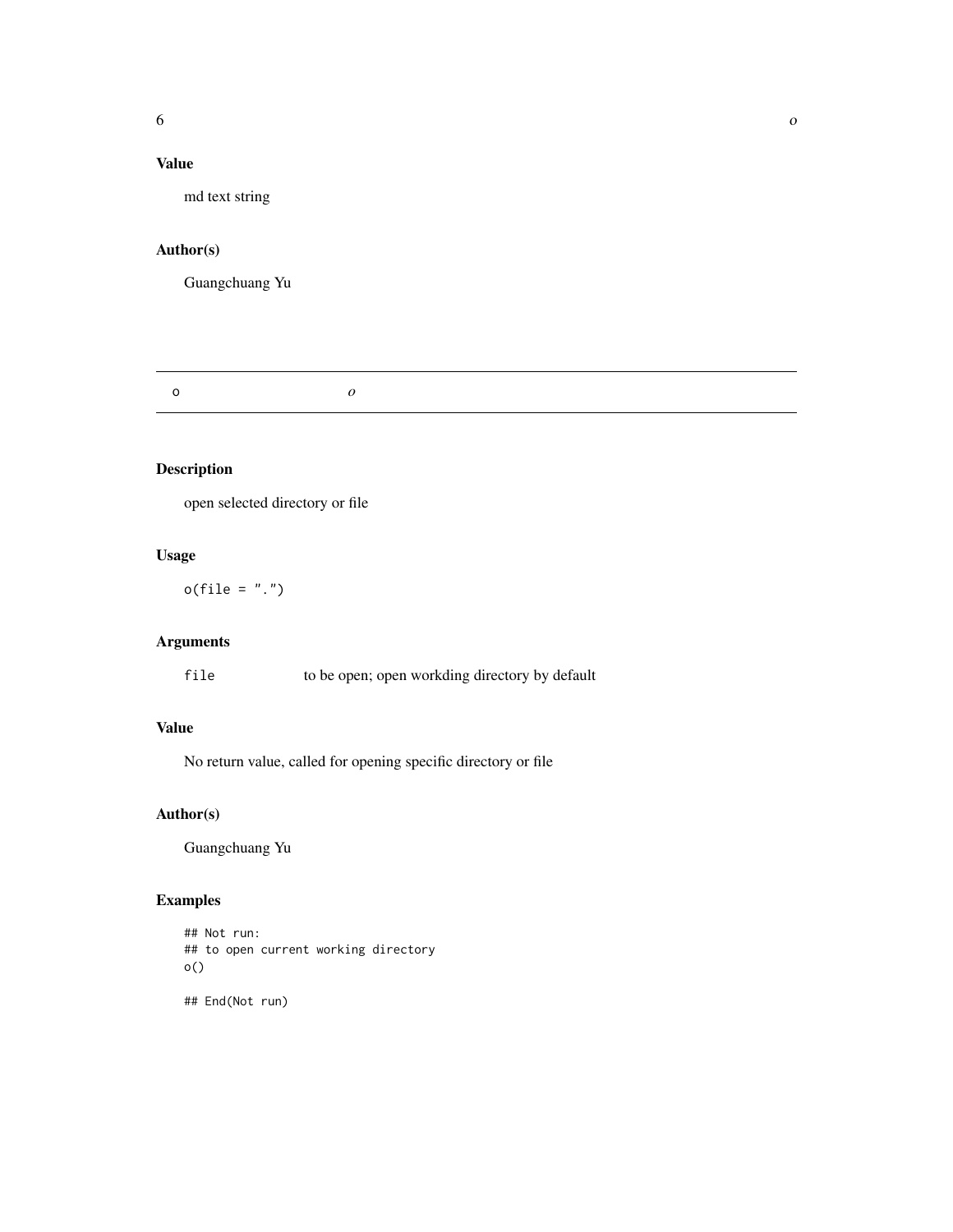<span id="page-6-0"></span>read.cb *read.cb*

## Description

read clipboard

## Usage

read.cb(...)

## Arguments

... parameters for read.table

#### Value

data.frame

## Author(s)

Guangchuang Yu

scihub\_dl *download publication via scihub*

## Description

using scihub to download publication using doi

## Usage

scihub\_dl(doi, scihub = "sci-hub.tw", download = TRUE)

## Arguments

| doi      | doi                           |
|----------|-------------------------------|
| scihub   | scihub website                |
| download | whether download the pdf file |

## Value

pdf url

## Author(s)

Guangchuang Yu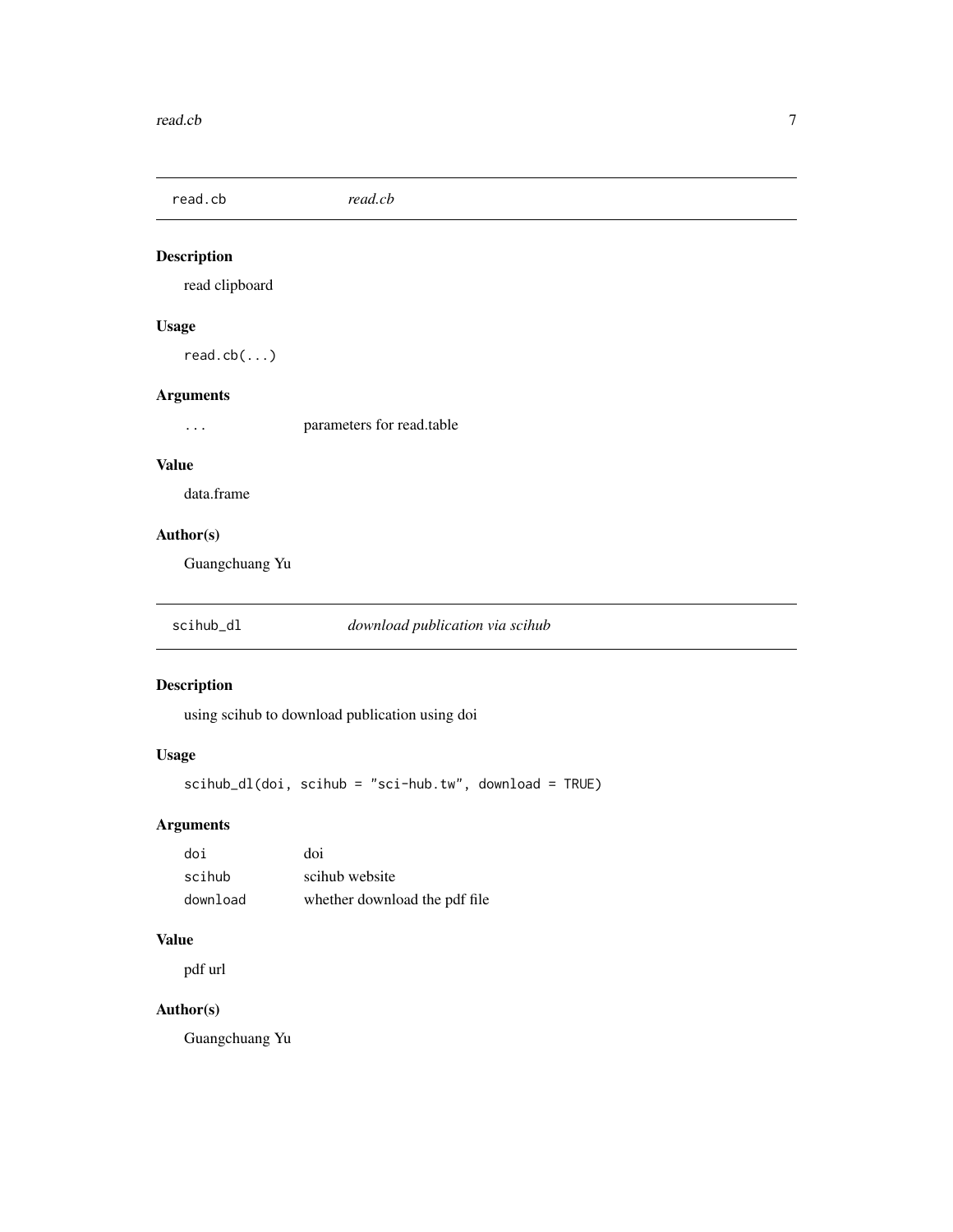<span id="page-7-0"></span>show\_in\_excel *show\_in\_excel*

## Description

Open data frame in Excel. It can be used in pipe.

## Usage

show\_in\_excel(.data)

## Arguments

.data **a** data frame to be open

## Value

original .data

## Author(s)

Guangchuang Yu

str\_wrap *str\_wrap*

## Description

wraping long string to multiple lines

#### Usage

str\_wrap(string, width = getOption("width"))

## Arguments

| string | input string                                                   |
|--------|----------------------------------------------------------------|
| width  | the maximum number of characters before wrapping to a new line |

#### Value

update strings with new line character inserted

## Author(s)

Guangchuang Yu and Erqiang Hu